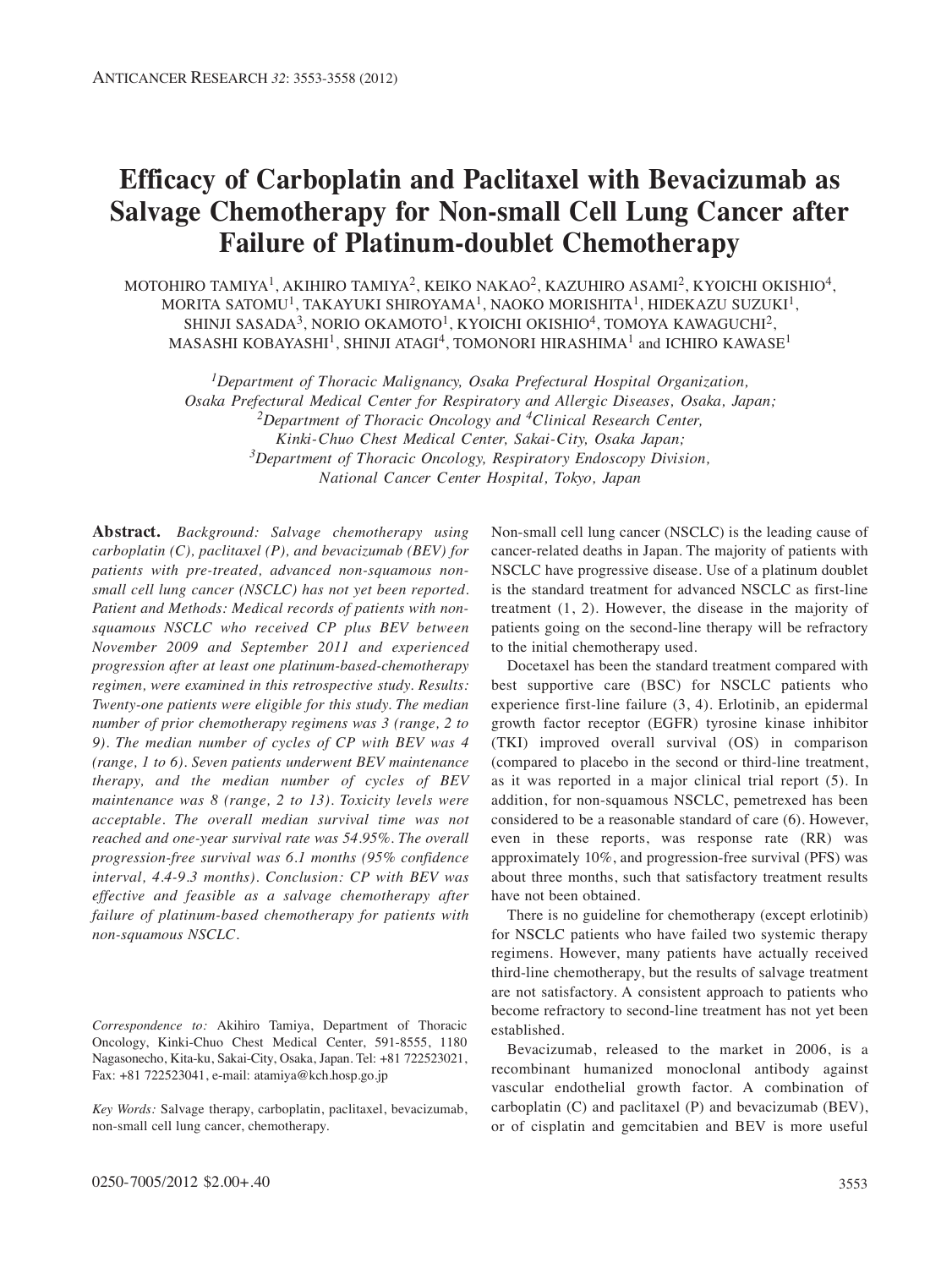against advanced NSCLC with a non-squamous histology, compared to conventional chemotherapy, and thus, these combination chemotherapies are now standard regimens for advanced non-squamous NSCLC (7, 8).

One phase III study and one Japanese phase II study of CP plus BEV in patients with previously untreated advanced NSCLC demonstrated an overall RR of 35% and 60.7%, respectively, and a median overall survival time (MST) of 12.3 months and 22.8 months, respectively (7, 9). In particular, CP plus BEV treatment improved overall survival (OS) in non-squamous NSCLC more than CP did alone. Therefore, CP plus BEV has become a standard regimen for non-squamous NSCLC.

As salvage therapy did not produced satisfactory therapeutic effect, we tried the administration of BEV. Since good results have also been reported also by readministration of platinum in patients with good performance status (PS), we chose combination with CP for which there was evidence in Japan. In this retrospective analysis, we evaluated the efficacy of CP plus BEV as a salvage therapy for patients with advanced NSCLC. The local Institution Review Board approved this protocol prior to initiation of the study.

## **Patients and Methods**

*Patient selection.* This retrospective analysis enrolled 21 patients who had histological and cytological confirmation of recurrent stage IIIB or IV NSCLC who had received CP plus BEV because of progression after previous treatment for non- squamous NSCLC, between November 2009 and September 2011, at the Osaka Prefectural Hospital Organization in the Osaka Prefectural Medical Center for Respiratory and Allergic Diseases and Kinki-Chuo Medical Chest Center. The cut-off date for this analysis was February 14, 2012.

All patients had received at least one platinum-based chemotherapy regimen, and all patients who harbored an *EGFR* mutation had received EGFR-TKI treatment prior to receiving CP plus BEV. Furthermore all patients had an Eastern Cooperative Oncology Group Performance Status (ECOG PS) of 0-2, and had measurable lesions by Response Evaluated Criteria in Solid Tumors (RECIST ver1.0).

*Treatment methods.* In two hospitals, the regimen of CP plus BEV as salvage chemotherapy was as follows. Carboplatin was administered at a dose calculated to produce an area-under-thecurve (AUC) of 5 or 6 mg/(ml  $\cdot$ min), paclitaxel was administered at 160 or 200 mg/m2, and bevacizumab at a dose of 15 mg/kg. All treatments were administered on day 1 of a 21-day cycle, and each cycle was repeated 4-6 times unless there was evidence of disease progression, unacceptable toxicity or patient/physician decision. In the absence of disease progression, patients who had been treated with bevacizumab and had completed at least three cycles of chemotherapy, were decided to procced with bevacizumab monotherapy until disease progression or unacceptable toxicity.

Table I. *Patients' charactaristics.*

| Variable                           | $N=21$         |  |
|------------------------------------|----------------|--|
| Median age, years (range)          | $62(42-72)$    |  |
| Gender                             |                |  |
| Male                               | 12             |  |
| Female                             | 9              |  |
| <b>ECOG PS</b>                     |                |  |
| $\overline{0}$                     | 3              |  |
| 1                                  | 14             |  |
| $\mathfrak{D}$                     | $\overline{4}$ |  |
| Tumor history                      |                |  |
| Adenocarcinoma                     | 21             |  |
| Stage                              |                |  |
| <b>IIIB</b>                        | $\overline{2}$ |  |
| IV                                 | 19             |  |
| <b>EGFR</b> mutation status        |                |  |
| Positive                           | $\mathfrak{2}$ |  |
| Negative                           | 19             |  |
| No. of prior chemotherapy regimens |                |  |
| 1                                  | 6              |  |
| 2                                  | 9              |  |
| $3 - 5$                            | 3              |  |
| $>6$                               | 3              |  |

EGFR: Epidermal growth factor receptor, PS: performance status, ECOG: Eastern Cooperative Oncology Group.

In order to start treatement, all patients should have an absolute neutrophil count ≥1,500/mm<sup>3</sup>, a platelet count ≥100,000/mm<sup>3</sup>, aspartate aminotransferase and alanine aminotransferase values less than three times the maximum values of the normal range, and total bilirubin and creatinine values less than 1.5 times the maximum values of the normal range. Subsequent doses were modified on the basis of the hematological and non-hematological toxicities at the discretion of the physician in charge. Peripheral blood and biochemical examinations were repeated at least once every two weeks after the initial evaluation.

*Evaluation of response and toxicity.* Evaluation of efficacy and toxicity in the two hospitals was carried out as follows; tumor response was classified in accordance with the RECIST version 1.1. Patients were evaluated in order to determine the stage of their disease before the start of treatment, and at the time of determination of disease progression or relapse, by complete medical history and physical examination, chest radiography, computed tomography (CT) of the chest and abdomen, and other staging procedures such as magnetic resonance imaging (MRI) of the head. The adverse events of treatment were recorded and graded using the National Cancer Institute Common Toxicity Criteria, Version 3.0 grading system (10).

*Statistical analyses.* OS was measured from the first day of CP plus BEV treatment to the day of death or last follow-up. PFS was defined as the time between the initiation of treatment and failure (*i.e.* death or disease progression) or last follow-up. The time-to-event outcomes were compared using the log-rank test. The "R ver. 2.8.1" software (available at http://www.R-project.org; R Foundation for Statistical Computing, Vienna, Austria) was used for statistical analyses.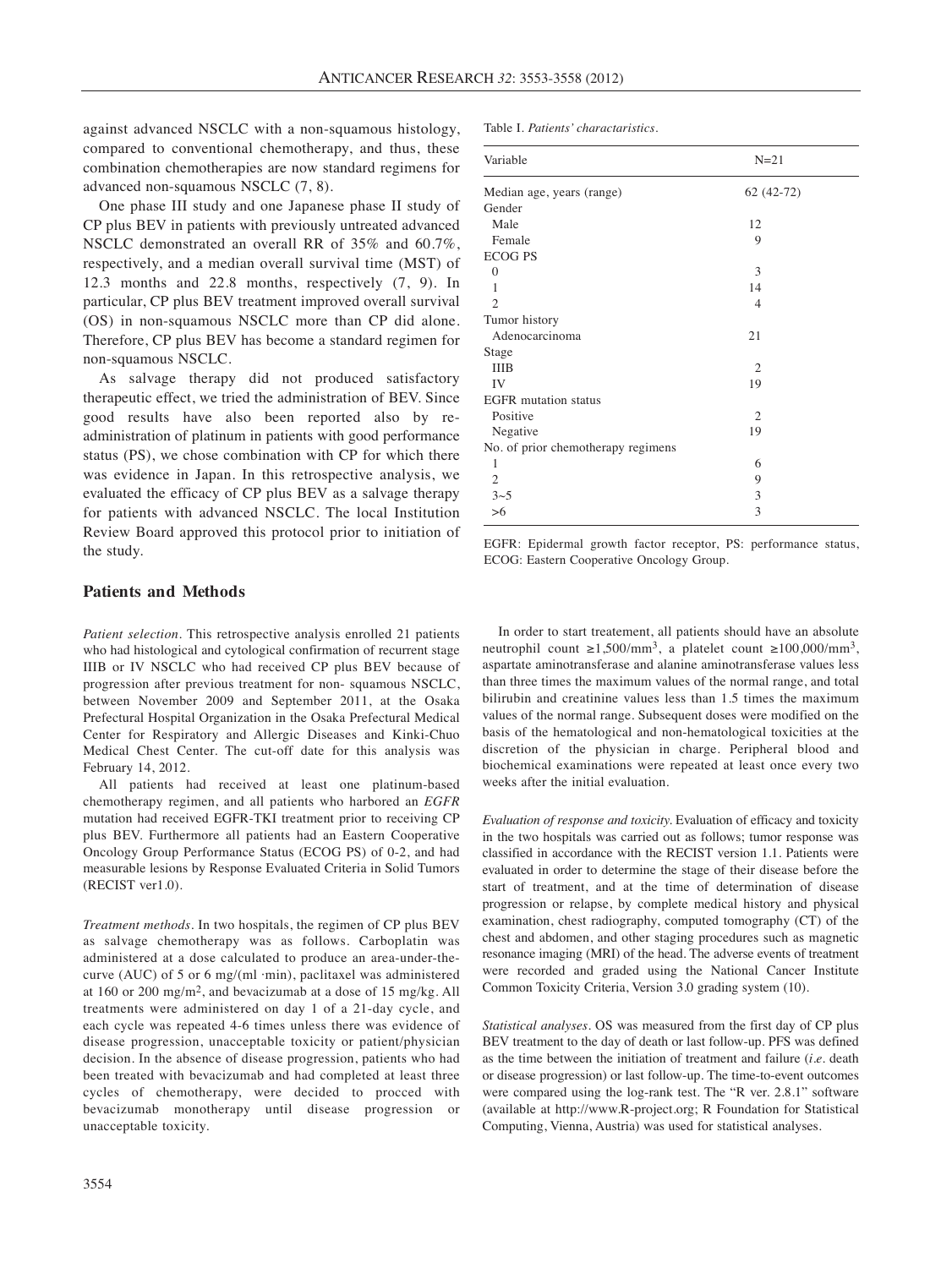|                         |                   | $N(n=21)$    |                   |
|-------------------------|-------------------|--------------|-------------------|
|                         | Grade 1/2         | Grade 3      | Grade 4           |
| Hematologic             |                   |              |                   |
| Anemia                  | 11                | 1            | 0                 |
| Lentopenia              | 12                | 6            | $\mathbf{\Omega}$ |
| Neutropenia             | $\mathbf{\Omega}$ | 5            | 13                |
| Thrombocytopenia        | 8                 | 1            | 1                 |
| Non-hematologic         |                   |              |                   |
| Nausea                  | 11                | 3            | 0                 |
| Alopecia                | 21                | 0            | 0                 |
| Neutropathy             | 10                | 5            | $\mathbf{0}$      |
| Bleeding                | 0                 | $\mathbf{0}$ | $\mathbf{0}$      |
| Thrombolism             | 0                 | $\Omega$     | 0                 |
| <b>Elevated AST</b>     | 7                 | $\theta$     | 0                 |
| Elevated ALT            | 6                 | $\mathbf{0}$ | 0                 |
| Joint pain              | 12                | $\mathbf{0}$ | $\mathbf{0}$      |
| Feblible neutropenia    | 0                 | 6            | $\mathbf{\Omega}$ |
| Treatment-related death |                   | 0            | 0                 |

Table II. *Patient based hematologic and non-hematologic toxicities of therapy with CP plus BEV.*

# **Results**

*Patients' characteristics.* The characteristics of patients with recurrent or refractory NSCLC are listed in Table I. The majority of the patients (n=17, 81.0%) had an ECOG PS of 0 or 1. All patients had adenocarcinoma, and two patients (9.5%) harbored *EGFR* mutation status (exon 19 or 21). CP with BEV was administered at carbon ation AUC=6. paclitaxel 200 mg/m<sup>2</sup>, and bevacizumab 15 mg/kg to 19 patients, and at carboplatin AUC=5, paclitaxel 160 mg/m<sup>2</sup>, and bevacizumab 15 mg/kg to two patients.

*Chemotherapy and toxicity.* Eighty-six courses of CP plus BEV were administered in total (median number of course per patient was 4; range, 1 to 6), and seven patients underwent the maintenance therapy (median number of course per patient was 8; range, 2 to 13). All these courses were included in the toxicity analysis.

The principal toxicities of CP plus BEV treatment were neutropenia and neuropathic toxicities, such as numbness. An allergic reaction to paclitaxel was experienced by one patient. Hematological and non-hematological toxicities in the 21 patients are summarized in Table II. All patients experienced higher levels of hematological toxicities. Grade 3 or higher neutropenia, grade 3 decrease in hemoglobin, and grade 3 or higher thrombocytopenia were observed in 18 (85.7%), 1 (4.8%), and 2 patients (9.5%), respectively. Febrile neutropenia was observed in 6 patients (28.6%). The non-hematological toxicities show that CP plus BEV

|  |  | Table III. Treatment efficacy $(n=21)$ . |  |  |
|--|--|------------------------------------------|--|--|
|--|--|------------------------------------------|--|--|

|                       | No. of patients |  |
|-----------------------|-----------------|--|
| Response              |                 |  |
| Complete response     | 0               |  |
| Partial response      | 10              |  |
| Stable disease        | 5               |  |
| Progressive disease   | 6               |  |
| Overall response rate | 47.6%           |  |
| Disease control rate  | 71.4%           |  |

treatment caused six cases of grade 3 or higher toxicities (the main toxicity was neuropathy in 5 patients; one patient developed a grade 3 allergy to paclitaxel, and one developed a grade 3 infection). Dose-reduction was necessary for 6 patients due to the toxicities of CP plus BEV. However, no bleeding events occurred.

*Response to therapy and survival.* The objective tumor responses are shown in Table III. Among the 21 patients, 10 achieved a confirmed partial response and 5 had stable disease, for an overall RR of 47.6% and a disease-control rate of 71.4%. Overall survival data are shown in Figure 1 and PFS data are shown in Figure 2. The overall MST was not reached and the one-year survival rate was 54.95%. The overall PFS was 6.1 months (95% confidence interval, 4.4-9.3 months).

#### **Discussion**

Reports on salvage chemotherapy with single agents or platinum-doublet therapy for platinum-pre-treated patients with NSCLC have been published. It was reported that among 39 patients with recurrent NSCLC treated with amrubicin and had received two prior chemotherapy regimens including platinum and docetaxel, the best RR was 10.2%, the disease-control rate was 33.3%, and the median duration of OS from the start of the last treatment was 5.7 months (11). Shepherd *et al* reported on a phase III study that compared BSC with erlotinib in the treatment of platinum-pre-treated patients with relapsed NSCLC. OS and PFS were better in the erlotinib arm than in the BSC arm (6.7 months and 2.2 months *vs.* 4.7 months and 1.8 months) (5). Smit *et al* reported on a randomized phase II study, that compared pemetrexed with carboplatin and pemetrexed alone in the treatment of platinum-pre-treated patients with relapsed NSCLC. The RR and median time to progression (TTP) were better in the combination arm than in the pemetrexed monotherapy arm (17% and 4.2 months *vs.* 11% and 2.8 months) (12). Finally, Kim *et al* reported on a phase II study using pemetrexed and carboplatin as salvage therapy for platinum-pre-treated patients with NSCLC. The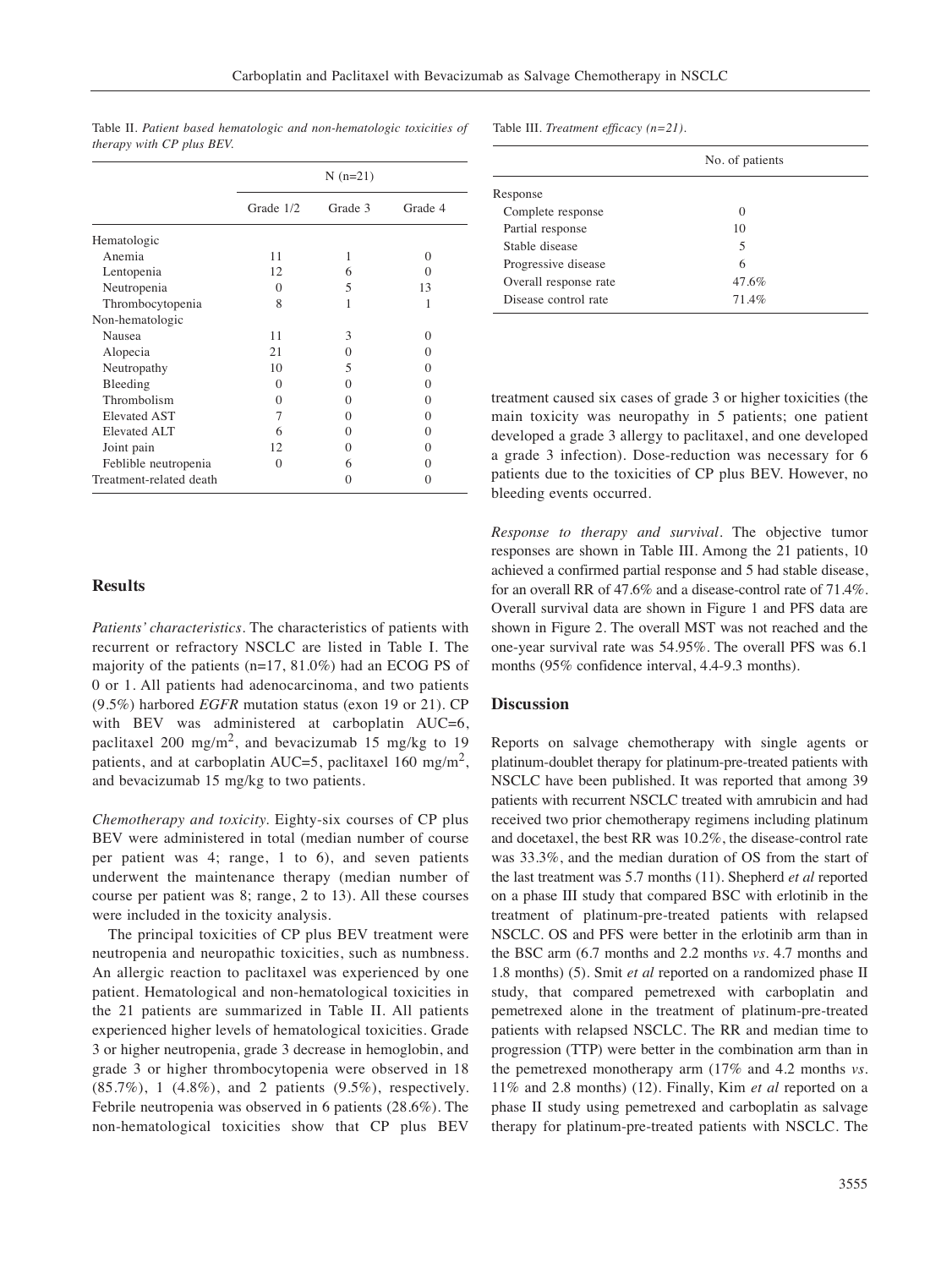

 $10$  $0.8$ Progression-free survival  $0.6$  $0.4$  $0.2$  $0.0$ 300  $\overline{0}$ 100 200 400 500 Dulation (days)

Figure 1. *Overall survival of all treated patients (N=21).* Figure 2. *Progression-free survival of all treated patients (N=21).* 

RR, TTP, and OS were 18.8%, 2.3 months, and 9.4 months, respectively (13). Platinum-based chemotherapy may lead to a better response rate and PFS than the use of a single agent for platinum-pre-treated patients with NSCLC (14).

The results of the present study showed that CP plus BEV had favorable clinical outcomes (the overall RR, PFS, and MST were 47.6%, 6.1 months and not reached, respectively). There was no death due to toxicity; in fact, moderately tolerated toxicity profiles were observed, which were manageable with conventional supportive care among the patients who had failed standard chemotherapy, including platinum-doublet therapy and EGFR-TKI for these EGFRactivating mutations. Our results were more favorable compared to results of previous reports (12, 13). The addition of bevacizumab to platinum-based chemotherapy in the firstline setting showed benefits in the RR, PFS, and OS (5, 6). Our study suggested that CP plus BEV and bevacizumab maintenance after platinum-doublet therapy for nonsquamous NSCLC may improve outcomes, in addition to treatment in the first-line setting.

The incidence of toxicities due to therapy with CP plus BEV was slightly high, especially for neutropenia and neuropathy. The high incidence of neutropenia indicates that more attention should be paid to infections, including febrile neutropenia (six patients; 28.6%). This is particularly true for severe neuropathies. The high incidence of these toxicities may be due to previous chemotherapy. However, in this study, no bleeding events occurred, and the safety for bleeding events was equivalent to first-line bevacizumab with chemotherapy for patients with advanced NSCLC (15).

There is controversy about the role of further administration of chemotherapy in patients failing second-line treatment. However, a number of patients that failed previous chemotherapy have a satisfactory PS to receive further chemotherapy or insist on receiving further treatment despite their poor PS. In these situations, the benefits of further chemotherapy should be carefully assessed.

#### **Conclusion**

CP plus BEV is an active treatment against NSCLC that may play a prominent role in second-line treatment and beyond, when the patient has a good PS and sufficient organ function. Patients who survive long enough to receive salvage chemotherapy are a very select population, with a clinical disease course very is different from that of the general population of patients with NSCLC undergoing first- or secondline chemotherapy. Such patients are candidates for treatment with novel therapies, including CP plus BEV as salvage chemotherapy, since there is currently no standard therapy for these patients. This report provides a description of the anticipated clinical course of patients with a good PS, after prior chemotherapy regimens, as well as a baseline for the statistical design of studies to identify novel therapies for such patients.

### **Conflict of Interest Statement**

The Authors have no financial arrangements or relationships with any individuals or organizations that could potentially influence their work.